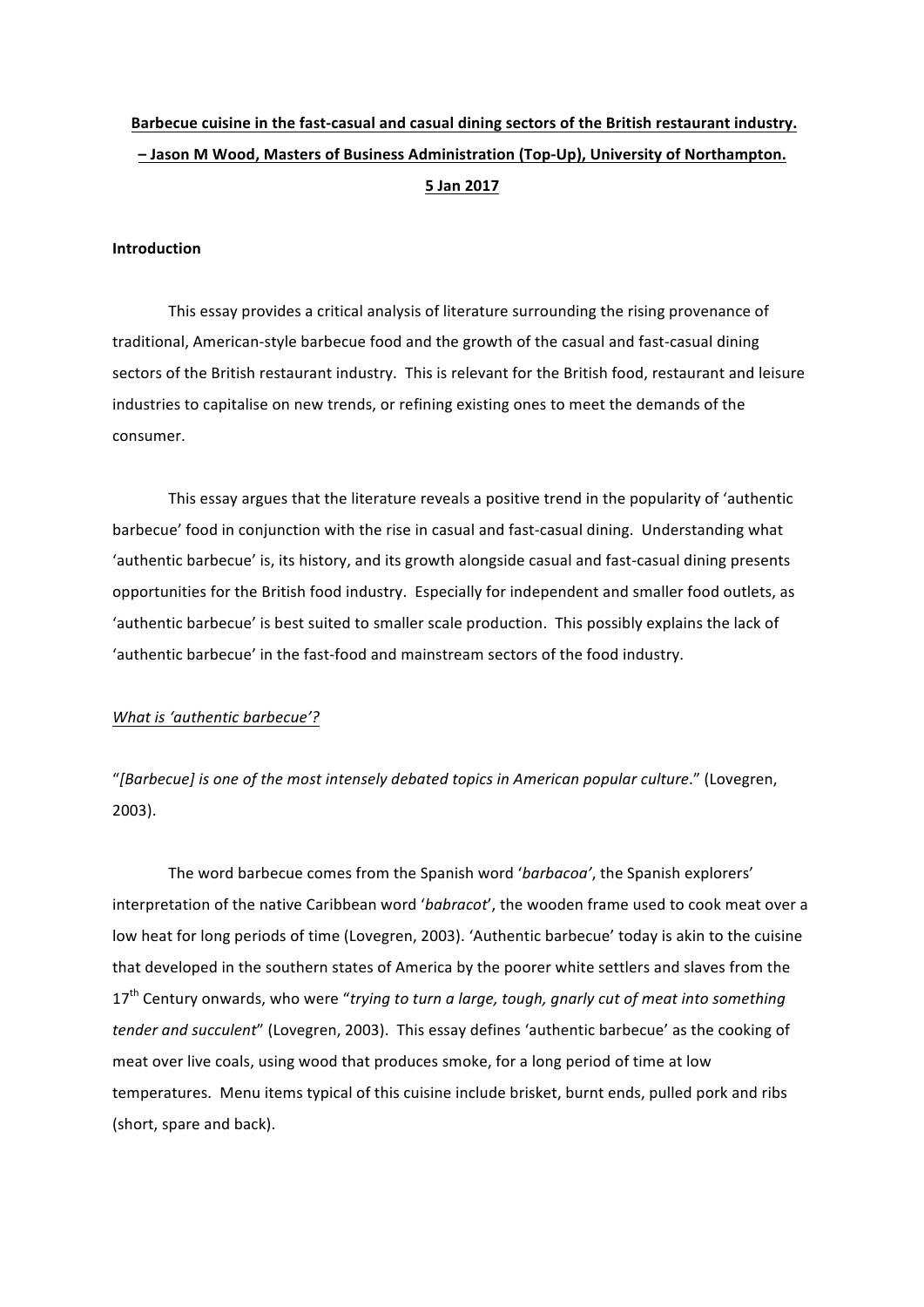The association of barbecue food with poor workers and slaves using cheap cuts of meat and primitive cooking techniques, meant it was typically "celebrated quietly by them at sociable backyard get-togethers and in smoky roadside joints that weren't always in the phone book." (Lovegren, 2003). Barbecue food has historically lacked appeal in the mainstream restaurant industry; unpopular at the high-end due to its association with peasants and slaves, and unviable for fast-food outlets due to the long preparation and cooking time, anywhere up to 14 hours. However, once bottled 'barbecue sauce' infused with smoke flavouring became available 'barbecue food' could be produced by simply adding the sauce to normal menu items (Douglas and Munro, 2016, p.6). This meant 'barbecue food' could be served without the long and costly lead in time, making it popular in more mainstream dining sectors and what most people today will recognise as 'barbecue food'. However, this is a far cry from the origins of barbecue and what is considered 'authentic'.

#### *Casual dining vs Fast-Casual*

In general, 'casual dining' includes full table service (for example; Pizza Express, TGI Fridays and Zizzi), with 'fast-casual' consisting of limited or no table service (for example; Nandos, Five Guys and pub chains such as JD Wetherspoon) (Jones, 2014). A high quality of food and comfortable, atmospheric surroundings are common to both; however, with fast-casual, service may be quicker but with a more limited and cheaper menu. Despite these differences, the literature uses the two terms interchangeably. Whilst some sources use both terms to describe the same sector (for example NPD, 2014), others refer to the same brand using different terms; for example Red's True Barbecue is considered 'casual dining' by Horizons (2016a) but 'fast-casual' by Howarth, (2014). This essay considers 'casual dining' and 'fast-casual' the same sector of the dining out market, but employs the terms as used by the relevant pieces of literature.

#### Trends in barbecue food, and the casual and fast-casual dining sectors.

### *Trends in 'authentic barbecue' food.*

American style cuisine, including that marketed as 'barbecue', has been a feature of the British dining out market for decades, one just has to look at the number of American diners, burger bars and American restaurant chains. However, the quote below indicates that over the last seven years North American and barbecue cuisine has been an area of significant growth.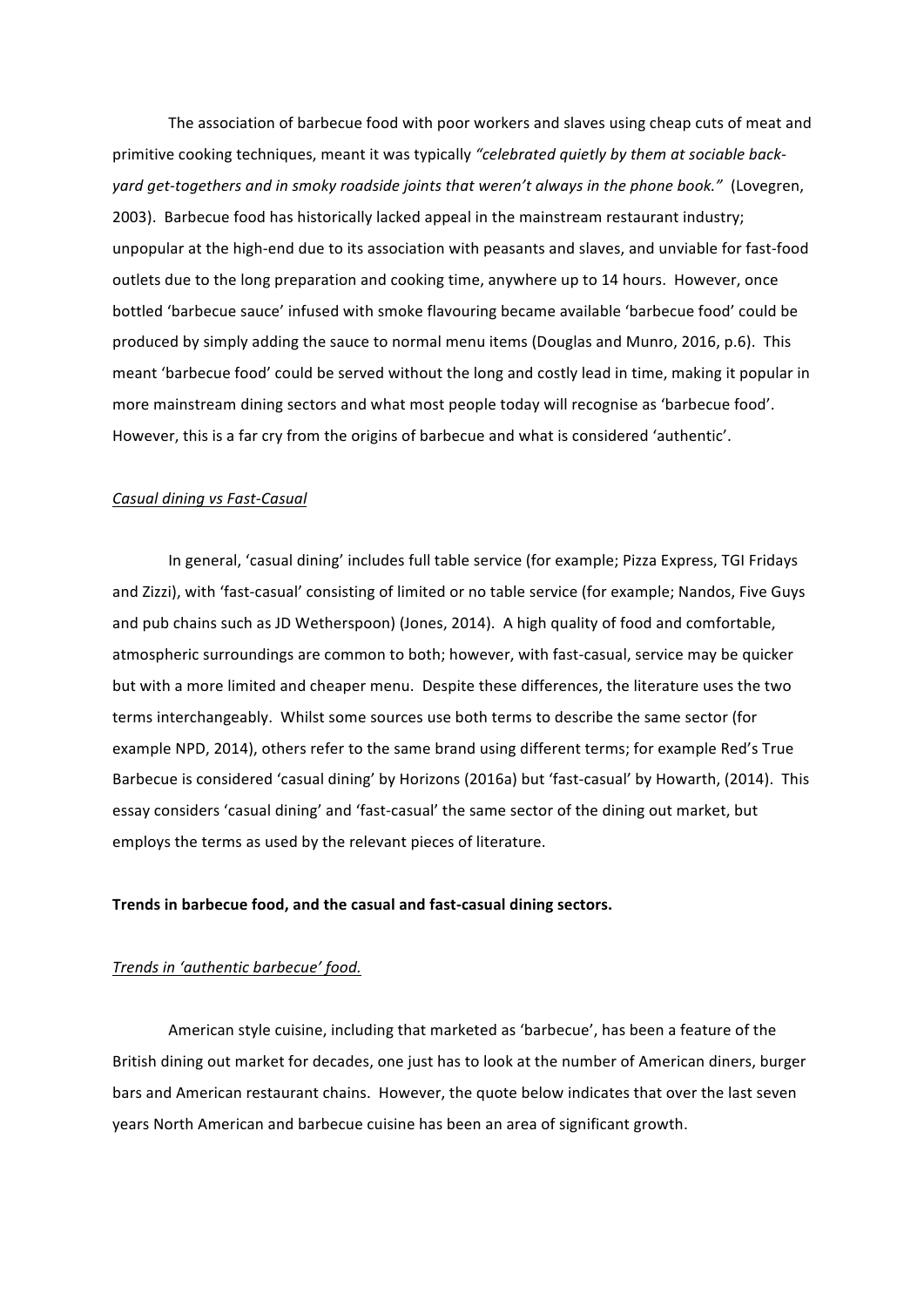"*There has been a clear shift in trends to North American, burger and BBQ/ Steak restaurants, with*  an 80%, 71% and 52% increase in restaurants since the financial crisis, respectively." (Savills, 2016, p.5). 

Italian and pizza outlets are still the most popular cuisine in Britain (by numbers of restaurants) but the vast proportion of these existed prior to the recession (Savills, 2016, p.5). The significance of the figures above is that 'North American, burger and BBQ/ steak' restaurants are the three types of cuisine that have had the biggest growth since the start of the recession. This could mean the market is becoming saturated; however, with Italian and pizza accounting for 1915 restaurants and the 'growth' cuisines combined totalling 777, it is likely there is potential for further growth with the latter. This is supported when one considers that only 31 brands make up the 1915 Italian and pizza restaurants, with 'growth' cuisines' covering 777 restaurants with 47 brands. Having less outlets overall and per brand means the 'growth cuisines' are likely to be more diverse and have more potential for market penetration.

The growth of American and mainstream barbecue food does not necessarily include 'authentic barbecue', but in addition to recession tastes for comfort food, there are brands developing preparation and cooking methods of barbecue menus that are more akin to 'authentic barbecue'. The quotes below indicate how these developments may account for some of the growth in the area of American and barbecue food as a whole.

"Although American food isn't new to UK menus, the cuisine is gaining in popularity thanks to *operators upgrading the concept with barbecue pits and smokehouses."* (QuickBite, 2016: p44).

"American-style restaurants such as barbecue pits, smokehouses, burger bars, and diners could be *about* to replace Mexican outlets as the biggest growth area on the UK's eating out scene over the next few years." (Horizons, 2016a).

Horizons (2016b, p.9) identifies "Low'n'Slow: New Wave Americana" as one of six 'developing' menu trends.<sup>1</sup> It notes the use of "pit smoked terminology (rubs, marinades, curing, *smoke time)*" as well as "micro-regionality communicated through dish naming (Tennessee, Carolina, Louisiana)" and food "inspired by the 'low'n'slow' cooking of the deep south" as evidence of the

 

 $1$  The report defines 'developing' menus as 'early adopters', which have grown from innovators in the 'emerging' menu but are not yet 'established' with an early majority. Developing menus have "more operators open in the same niche, innovators growing sites and *occasional appearances on mainstream menus*." (Horizons, 2016b, p.14).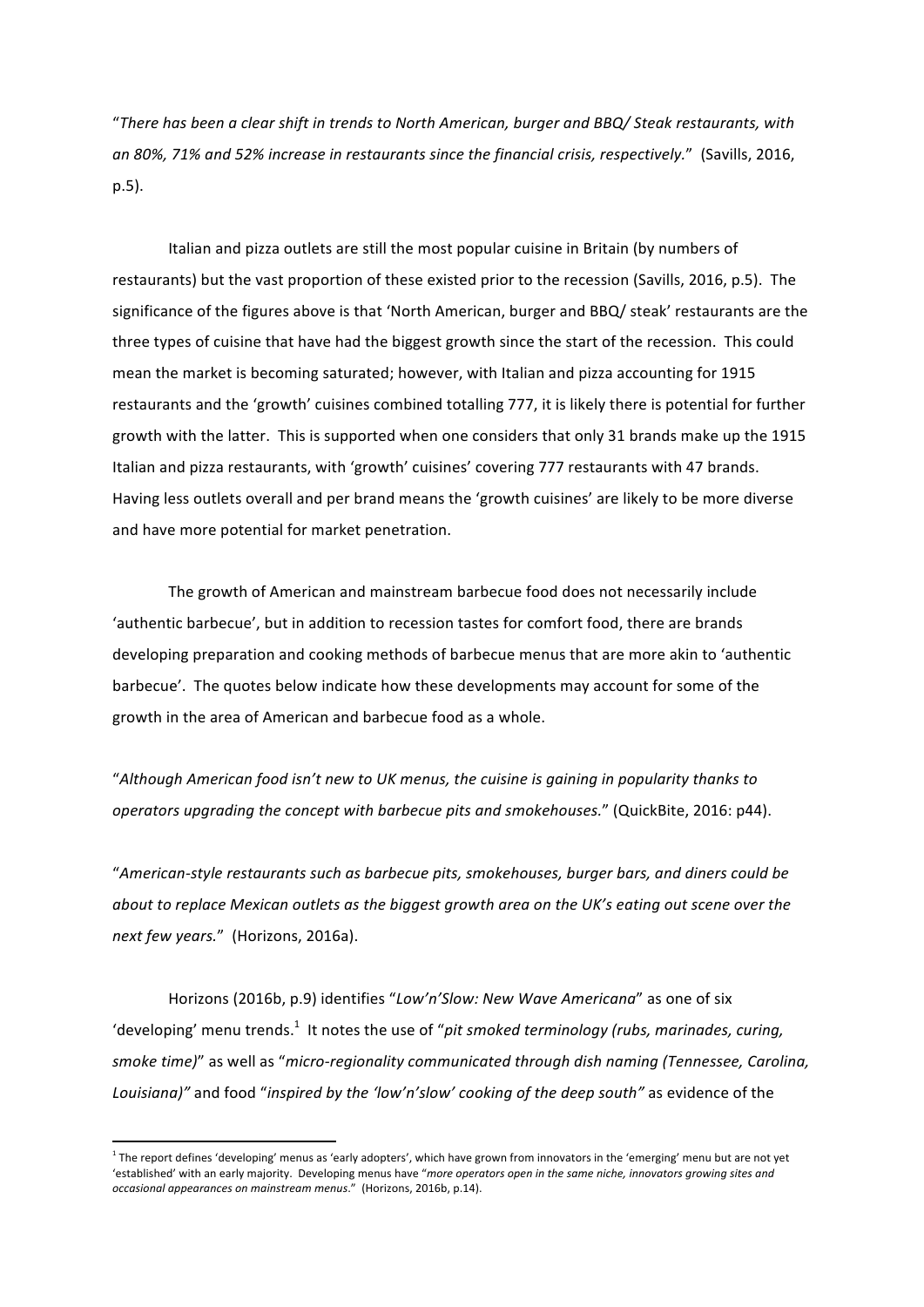progression towards more 'authentic barbecue' cuisine. This is further supported by the 800 per cent increase in menu appearances of brisket and 300 per cent increase in short ribs, both typical 'authentic barbecue' menu items, in Britain over the last year (Horizons, 2016b, p.20). The report goes on to state that "smokehouse chains such as Red's True Barbecue, Grillstock, Bodeans and Porky's BBQ have made American barbecue a top trend amongst emerging operators" (Horizons, 2016b, p.20).  $^2$  A separate report from the same source identified Red's True Barbecue and Grillstock respectively as the  $6^{\text{th}}$  and  $7^{\text{th}}$  fastest growing restaurant brands across the UK (Horizons, 2016a). $^3$ 

So this is 'what' has happened, but 'why'? One food industry publication believes the increase in popularity of American barbecue cuisine "*began with American 'dude food' as comfort food in the recession, especially as it's comparatively cheap*" (QuickBite, 2016, p41). Comfort food is a reasonable explanation for the increasing appeal of American barbecue, as the Savills (2016) report identified the rise in this cuisine with the onset of the recession. It is also the same time that Britain saw casual and fast-casual dining (also 'comparatively cheap') emerge and see significant growth.

### *Trends in fast-casual and casual dining.*

Casual dining outlets saw an 11.6 per cent increase in visits from 2009-2014, which compared favourably to the overall dining out market which fell by 4.8 per cent over the same period, and the full-service sector<sup>4</sup> which fell by 11.4 per cent (NPD Group, 2014). The rise of casual dining has been linked to the recession, where people still wanted to eat "quality food at good value for money while avoiding the unhealthy stigma attached to traditional fast food outlets" (Howarth, 2014). The increased ambiance offered by casual dining outlets compared to fast food outlets, but without the waiting time and price of a more formal full-service restaurant, is also likely to have appeal.

A market research report forecasting food trends stated casual dining its top "six 'star' player"<sup>5</sup> (NPD Group, 2015). It also predicted "casual dining will outgrow all other channels and achieve spend of well over £5billion by the end of 2016". It attributes this growth to the consumer

 

 $^2$  The author notes that brands which have emerged in this 'barbecue pit', 'low and slow cuisine' and 'smokehouse' sector in recent years include 'Grillstock' (which started as a festival in 2010 and since 2012 has opened six outlets), 'Smoke BBQ' (first opened in Sheffield in 2013 and now has three restaurants), and the most prolific of the three 'Red's True Barbecue' (which first opened in Leeds in 2012 and now has eight branches across the UK).

 $3$  The data only included brands with between five and 25 outlets.

<sup>&</sup>lt;sup>4</sup> Full-service restaurants are the "more formal/ traditional restaurants and those serving Greek, Indian, Japanese, French and Italian food, *as well as Chinese, Thai, Vietnamese, Mexican and Spanish restaurants*." (NPD, 2014).

<sup>&</sup>lt;sup>5</sup> The other five included "quick-service operators serving chicken, pizza/ Italian, burgers and coffee, and hotels." (NPD Group, 2015).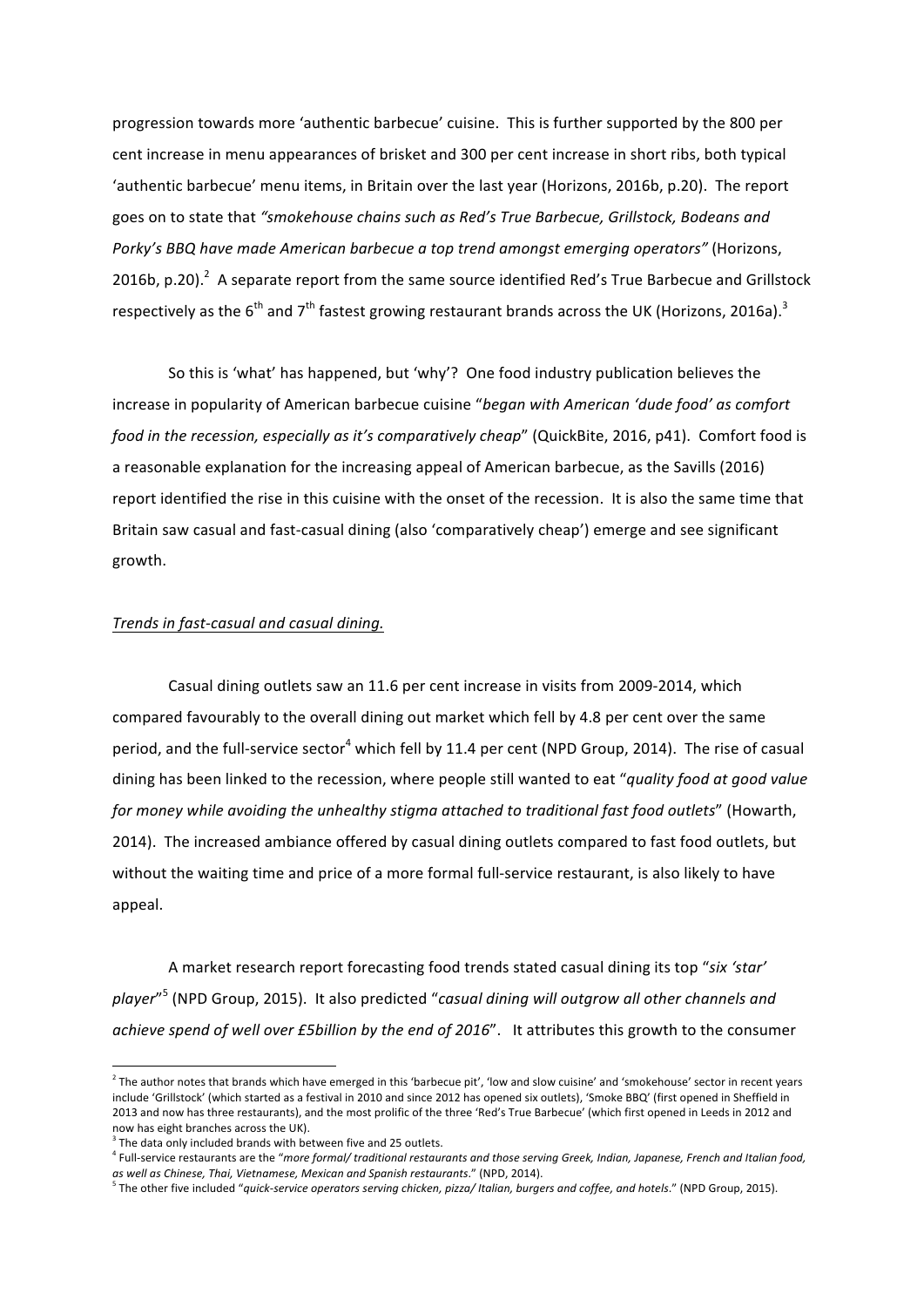demand for "'newness and diversity' with the opportunity for a 'family orientated treat'", that casual dining is able to offer.

Recent figures indicate that although casual dining brands have seen a 4.3 per cent increase in sales the year leading up to August 2016, like for like sales over the same period have only increased by 0.8 per cent (CGA Peach, 2016, p.6). This is made explicit when the report concludes that "casual dining brands in particular have been relying on new openings for the bulk of their *growth*." This is further evidenced by a 5.6 per cent increase in the number of managed restaurant outlets in the last year (CGA Peach, 2016, p.7). Although this does not account for the entire casual dining out market, it is likely indicative of the trend for growth in sales by increasing numbers of outlets as opposed to increasing sales in existing outlets.

#### **Discussion**

There is evidence in the literature that supports the increasing popularity of barbecue food as well as fast-casual and casual dining in the British restaurant industry. However, if this growth is unsustainable there could be cause for concern, possibly indicated by the disparity between increases in overall sales and like for like sales. It is also possible that as growth was linked to the recession, an improvement in the economy could have a negative impact. However, this seems unlikely due to the diverse appeal of casual and fast-casual dining from food quality and atmosphere in addition to value for money.

As the literature includes articles from industry publications (e.g. Quickbite, 2016), and supporting industries such as retail property (Savills, 2016) there is a risk of bias as motives for publication cannot be assured. However, in addition to their own research, Savills (2016) used data from at least three independent market research companies (CGA Peach, NPD Group and Horizons), the latter of which QuickBite (2016) also used. The same market research sources above also appeared in other publications (for example, The Caterer, 2014) which the author discounted to reduce the risk of false confirmation. Whilst the widespread use of the same market research data indicated it had been collected independently (and not for a single organisation on a specific agenda) it did highlight an overall lack of robust, primary research in the field.

Despite the risk of bias in industry publications it would still be in publishers' interests to provide accurate data, not least for their future credibility. However, as a critique of methodology,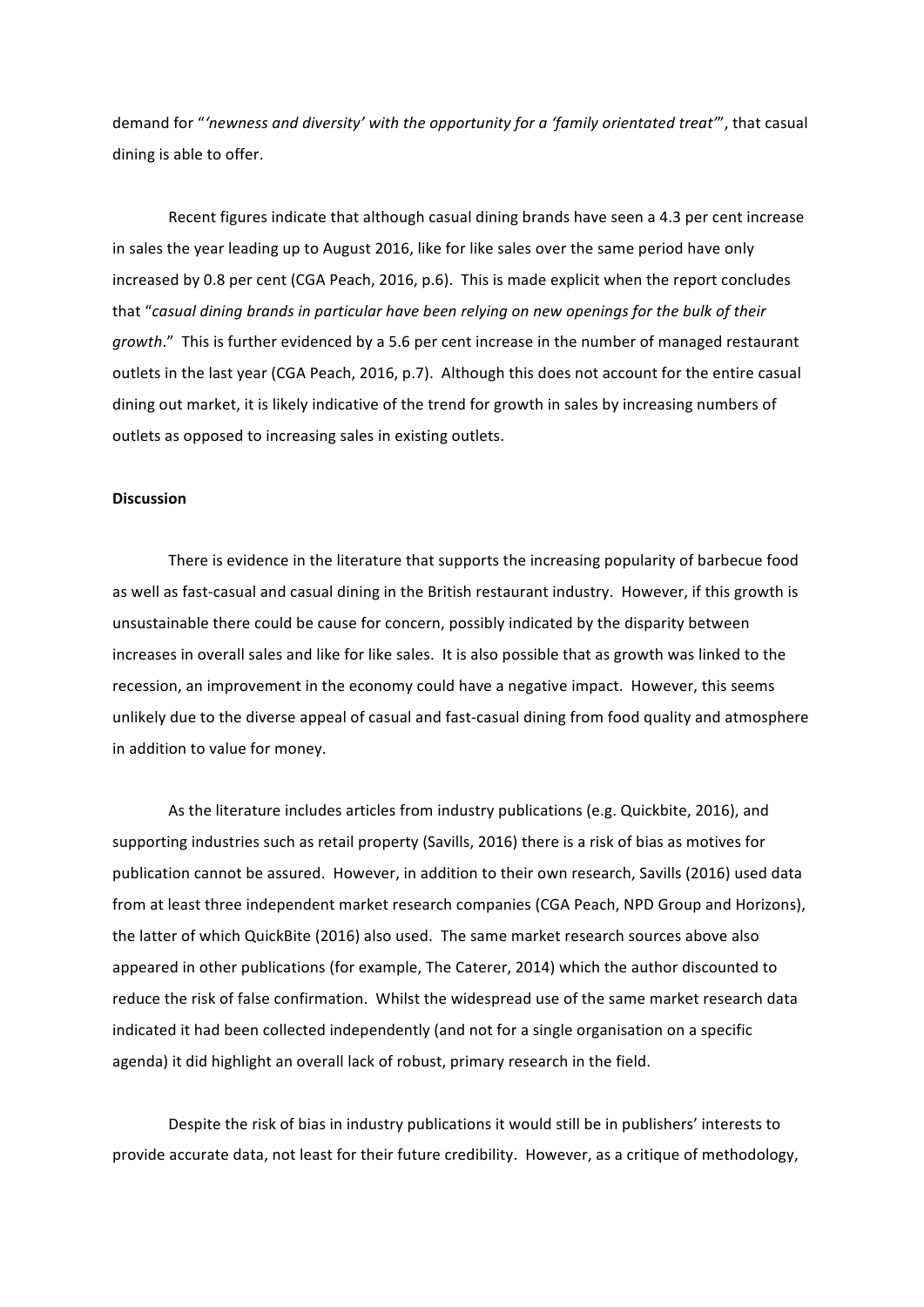Savills (2016) limits the metrics to number of outlets, does not provide figures for revenue or profit and does not account for independent brands; all of which could have been better measures. The more qualitative report by QuickBite (2016) quotes industry representatives and is therefore at greater risk of bias. The report makes attempts to address this with a reference to data from an independent source, in this case Horizons, but further detail on the exact reference are not given.

A critical review of *possible* issues with the literature is one thing, identifying *specific* discrepancies between the literature that cannot be rectified, would better determine the credibility of the literature; two such discrepancies are discussed.

Firstly, QuickBite (2016) describes an "exponential rise in the popularity of pulled pork" whereas Horizons (2016b, p.23) asserts there have been 22 per cent less instances of pulled pork on menus compared to the previous year. Whilst QuickBite (2016) does not describe what has measured the 'exponential rise' (or indeed over what time period), Horizons (2016b, p.23) is also found lacking in its failure to put the 22 per cent decrease in context of the 21900 per cent(!) increase of the same food item since 2010, contained in the same report. So depending on how the data is viewed, neither source is necessarily wrong, but both have not reported the true picture fully, or were not aware of it.

Secondly, whilst Savills (2016, p.5) reports that North American cuisine has had the biggest growth since 2009, Horizons (2016b, p.11) indicates a 10 per cent downwards trend. One explanation is that the reports measure separate indices; Savills (2016) on new outlets, and Horizons (2016b) on menu instances. However, a separate report by Horizons (2016a), which does use growth in outlets as a metric, sees American-style restaurants<sup>6</sup> feature prominently among the fastest growing brands, which correlates with the Savills (2016) report. So, either there is disparity between two reports from the same publisher (Horizons), there was a change in trends between the reports, or a more nuanced explanation is required. There is evidence for the third explanation in the latter Horizons report (2016b), which puts the 10 per cent decrease in American cuisine in context of the rising trend in what it terms "Low'n'Slow: New Wave Americana", a theme very much akin to 'authentic barbecue'. So although American cuisine might be 10 per cent down overall, a sub-category of this cuisine is increasing.

 

 $6$  These include those associated with 'authentic barbecue' such as Red's True Barbecue and Grillstock.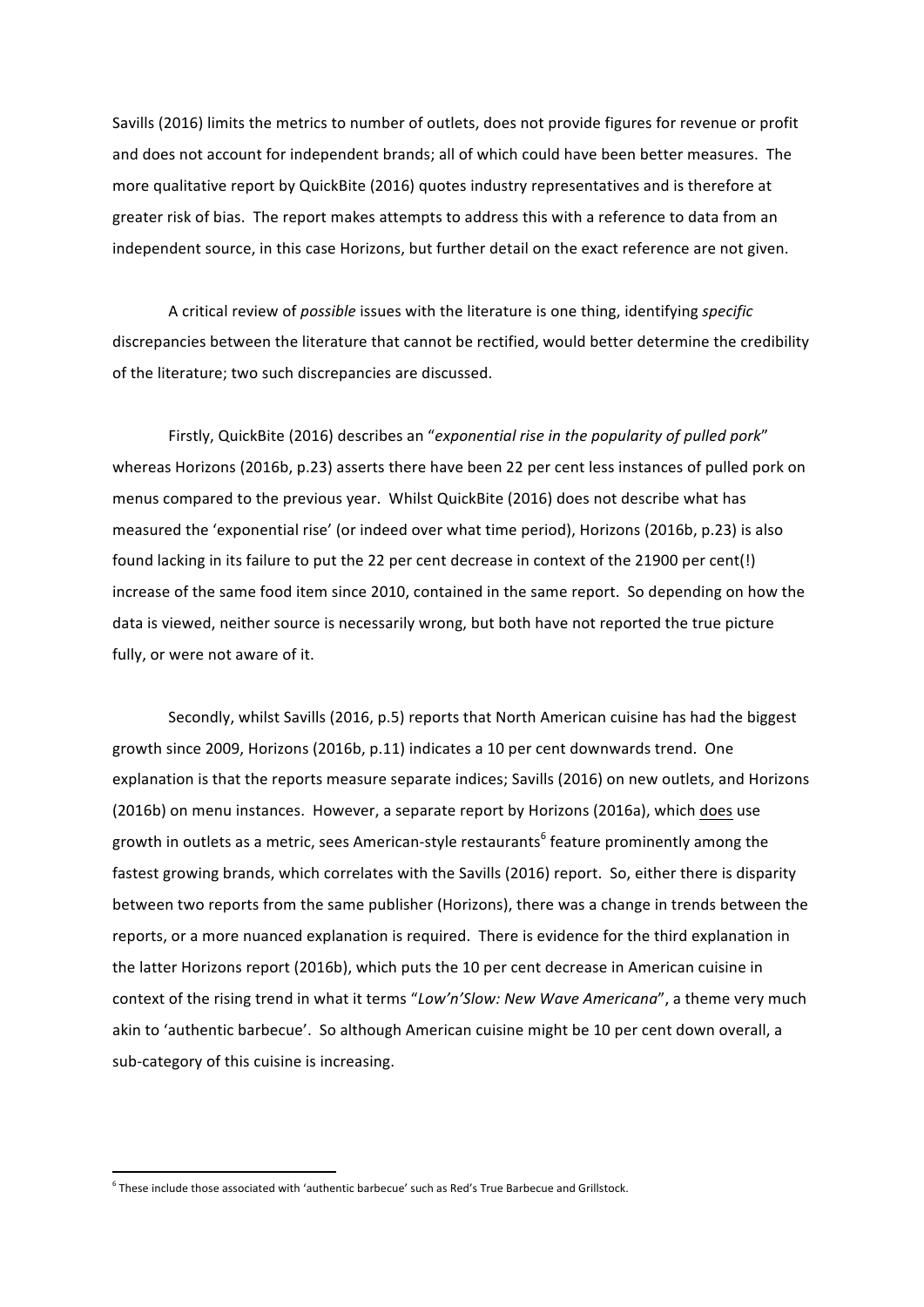#### **Conclusion**

This article has presented evidence for a growing trend in Britain for American style 'authentic barbecue', not only this but there are likely to be synergies in this trend and the increasing popularity of fast-casual and casual dining. Whilst the articles have provided evidence for these trends no literature was found that argued against them. So either the trend is so strong or the literature is industry-led and focuses on the positive trends; the latter appears most likely.

There are also other growth food trends aside from barbecue, some of them mentioned in the same literature reviewed in this article; Caribbean (Savills, 2016, p.5) Eastern Mediterranean, Middle Eastern and Mexican Street food (Horizons, 2016b, p.9) are but a few. Therefore, further research is required to see how barbecue fares against other food trends, especially as other trends like 'lifestyle cuisine' (Horizons, 2016b, p.18) and 'ethical considerations' (NPD Group, 2016) are not ones traditionally associated with barbecue food! What 'authentic barbecue' offers, is food that cannot be easily made at home or cost-effectively mass-produced, meaning 'authentic barbecue' in fast-casual and casual dining is an area worthy of interest.

These findings are useful for those involved with or interested in food outlets. These include: those looking to start a food service; street food vendors looking to make the step into a bricks and mortar establishment; investors looking to fund food businesses; independent outlets looking to expand their business, and existing chains looking to stay ahead of the competition. It is noteworthy that many of these stakeholders are not considered in much of the literature, therefore research is also required on barbecue in the quick-service restaurant sector, street food, independent brands and small chains.